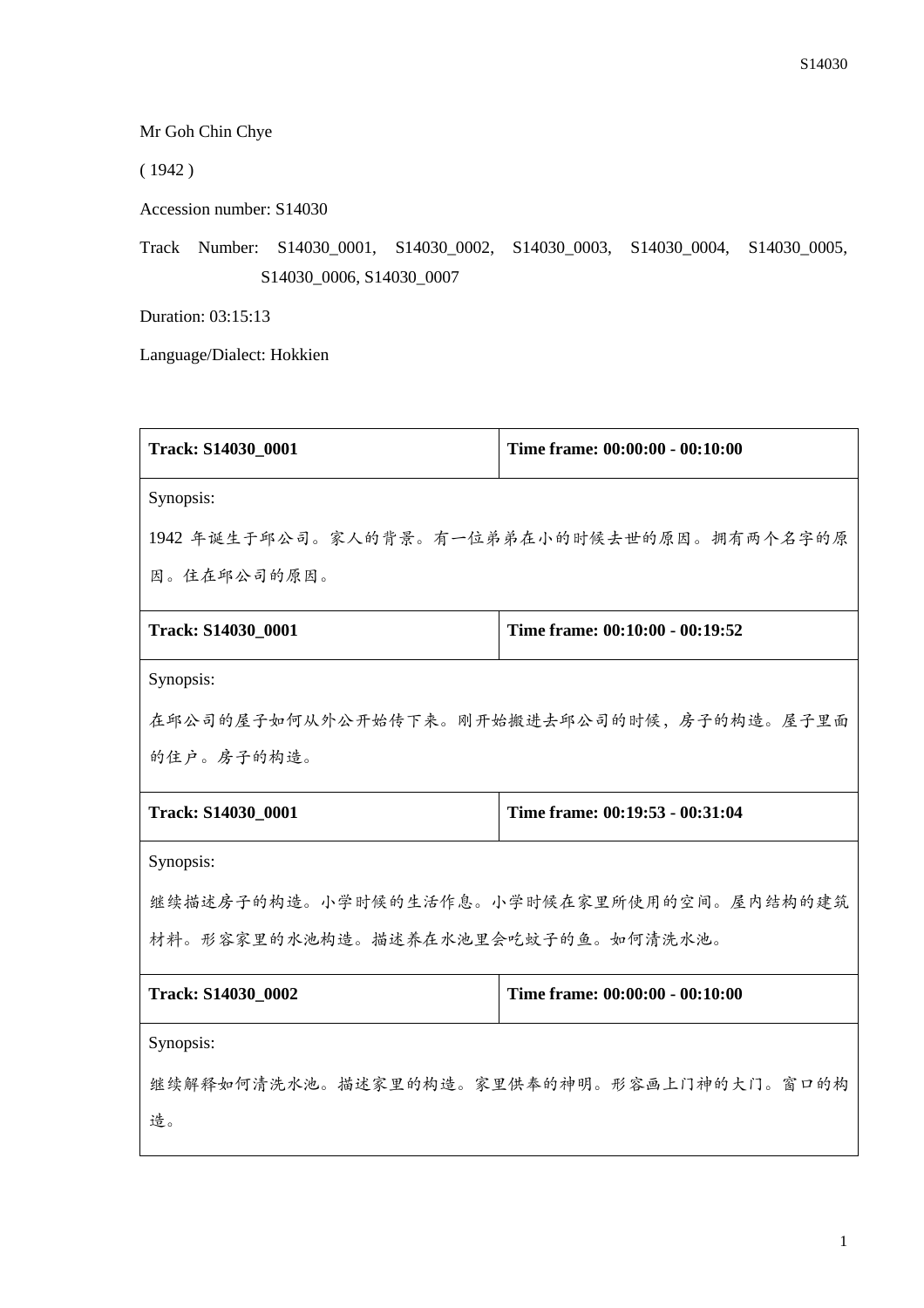| Track: S14030_0002                        | Time frame: 00:10:00 - 00:20:00           |  |
|-------------------------------------------|-------------------------------------------|--|
| Synopsis:                                 |                                           |  |
| 屋子里面的家具和用品。在家里使用的空间。厨房所使用的火柴。如何生火。        |                                           |  |
| Track: S14030 0002                        | Time frame: 00:20:00-00:31:04             |  |
| Synopsis:                                 |                                           |  |
|                                           | 晒柴火以及收纳柴火的地方。描述柴灰的作用。描述一家人如何睡在一间房间里。提及小时候 |  |
| 的睡觉和起床时间。                                 |                                           |  |
| Track: S14030_0003                        | Time frame: 00:00:00 - 00:10:01           |  |
| Synopsis:                                 |                                           |  |
|                                           | 原本租户若不要住以后,如何把屋子转让给别人。露台的建筑材料以及作用。天井的用途。阐 |  |
| 述屋内的构造。                                   |                                           |  |
| Track: S14030_0003                        | Time frame: 00:10:01 - 00:20:03           |  |
| Synopsis:                                 |                                           |  |
| 形容小时候的厕所用品。家里的地砖。描述楼上的窗。                  |                                           |  |
| Track: S14030_0003                        | Time frame: 00:20:04 - 00:30:00           |  |
| Synopsis:                                 |                                           |  |
| 继续描述楼上的窗。小时候家里用来照明的蜡烛和电灯。屋内空间的使用。小时候如何学习英 |                                           |  |
| 文。小时候家里收音机播放丽的呼声广播。家里有电视机时,隔壁家小孩来一起看电视的情  |                                           |  |
| 景。提及小时候邱公司内屋子和小孩的数量。                      |                                           |  |
| Track: S14030_0003                        | Time frame: 00:30:02 - 00:36:33           |  |
| Synopsis:                                 |                                           |  |
| 小时候在邱公司内和其他同伴们玩的游戏。在邱公司内玩耍的地点。谈及邱公司不允许小孩们 |                                           |  |
| 在邱公司内放风筝的原因。                              |                                           |  |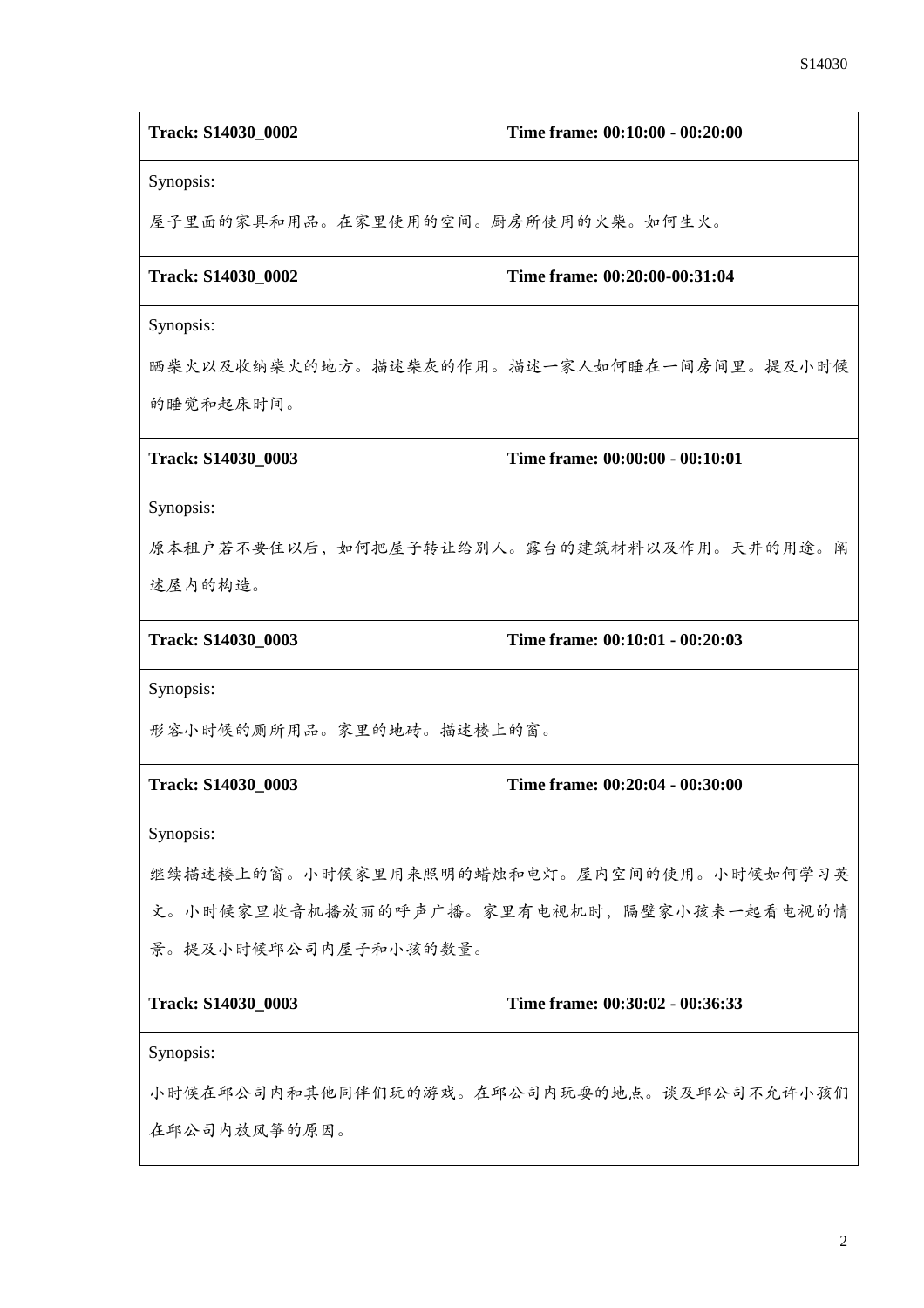| Track: S14030_0004                           | Time frame: 00:00:00 - 00:10:00                 |  |
|----------------------------------------------|-------------------------------------------------|--|
| Synopsis:                                    |                                                 |  |
| 阐述在邱公司居住时, 在月尾所进行的"门口公"(游魂野鬼)祭祀及原因。拜祭"门口公"的祭 |                                                 |  |
|                                              | 品、时间和地点。小孩子比较容易被游魂野鬼冲犯到的原因。提及有些小孩到邱公司冲犯到游       |  |
| 魂野鬼后, 到 Armenian Street [打铜仔街] 拜神。           |                                                 |  |
| Track: S14030_0004                           | Time frame: 00:10:00 - 00:13:13                 |  |
| Synopsis:                                    |                                                 |  |
| 小时候冲犯"门口公"后的应对方式。住家附近所售卖的食物以及地点。             |                                                 |  |
| Track: S14030_0005                           | Time frame: 00:00:00 - 00:10:00                 |  |
| Synopsis:                                    |                                                 |  |
| 解释小时候必须在五点前回家的原因。下午回家以后的活动。小时候与隔壁邻居的互动。描述    |                                                 |  |
| 农历七月做普渡时, 邱公司内的情景。提及1972年结婚。                 |                                                 |  |
| Track: S14030_0005                           | Time frame: 00:10:00 - 00:20:08                 |  |
| Synopsis:                                    |                                                 |  |
| 1955年,受访者中五的时候搬到咸鱼埕居住至1972年。在咸鱼埕生活的日常作息。结婚后因 |                                                 |  |
|                                              | 为没有屋子住, 搬到邱公司 13 号, 妹妹承租的房子居住。结婚的时候, 如何在老家邱公司 8 |  |
| 号摆设家具招待客人。结婚当天的流程。接新娘所用的汽车。接新娘的地点。请客人吃的糕     |                                                 |  |
| 点。                                           |                                                 |  |
| Track: S14030_0005                           | Time frame: 00:20:08 - 00:30:00                 |  |
| Synopsis:                                    |                                                 |  |
| 结婚时亲戚朋友送的礼品。如何布置新房。描述结婚时所添置的家具。接新娘回家后的活动流    |                                                 |  |
| 程。父亲于1968年逝世时的情形。父亲生病以后,受访者经常回家陪他吃粥。         |                                                 |  |
| Track: S14030_0006                           | Time frame: 00:00:00 - 00:14:08                 |  |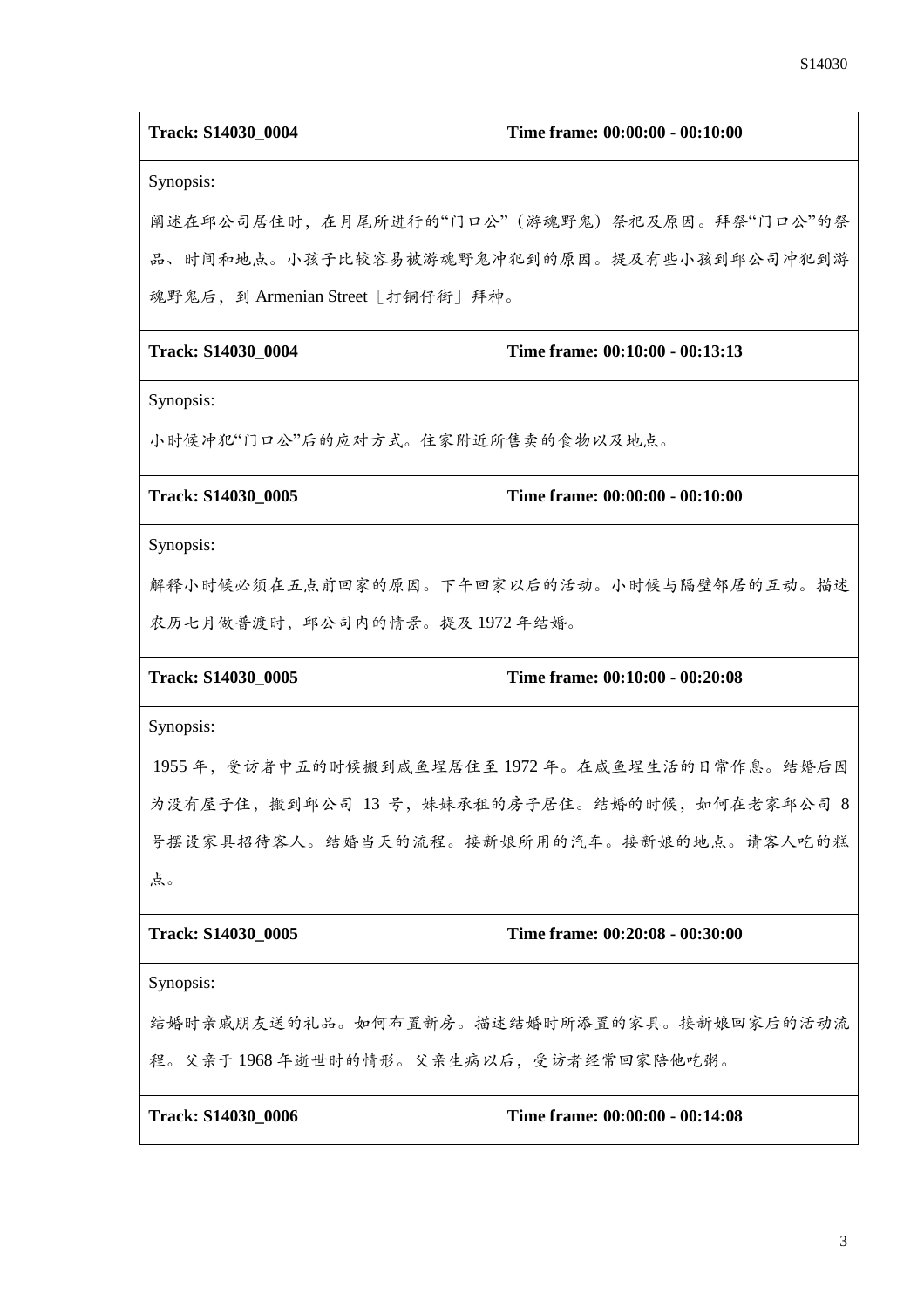Synopsis:

阐述父亲去世后,如何处理他的后事。举办葬礼的地点。葬礼的摆设。详述举殡时的情景。举 殡七天后死者的亲属们需要到庙里进行绕庙仪式,以示洗净不吉祥的东西。孩子的出生地点。

| Track: S14030 0007 | Time frame: 00:00:00 - 00:09:56 |
|--------------------|---------------------------------|
|--------------------|---------------------------------|

Synopsis:

提及帮他的孩子们接生的陈医生。1972 年开始住在邱公司内,直到 2001 年搬到打石街为止。 阐述 2000 年,邱公司欲把房子收回,如何在邱公司一名信理员的帮忙下,租下打石街的住 家。邱公司如何通知租户说要收回房子。

| Track: S14030 0007 | Time frame: $00:09:56 - 00:20:05$ |
|--------------------|-----------------------------------|
|                    |                                   |

Synopsis:

描述 1998 年时申请到湖内的房子,出租给别人居住。住在邱公司内的时候租金的涨幅。为何 觉得现在的房子对他更有利。描述 1969 年 513 事件时,附近的卖火炭商人吩咐友族同胞勿外 出,使当时那个地方相安无事。

| Track: S14939 0007 | Time frame: $00:20:05 - 00:29:54$ |
|--------------------|-----------------------------------|
|                    |                                   |

Synopsis:

1967 年罢市的时候所看到的情景。住在邱公司时曾经做过的修葺工作。房子欲进行修葺工作 时的程序。曾经在邱公司内发生的小火灾。住在邱公司的感想。对邱公司的想法。乔治市入遗 以后对生活的影响。

| Track: S14939 0007 | Time frame: $00:29:54 - 00:38:12$ |
|--------------------|-----------------------------------|
|                    |                                   |

Synopsis:

为什么还是想要住在乔治市。对乔治市未来的期望。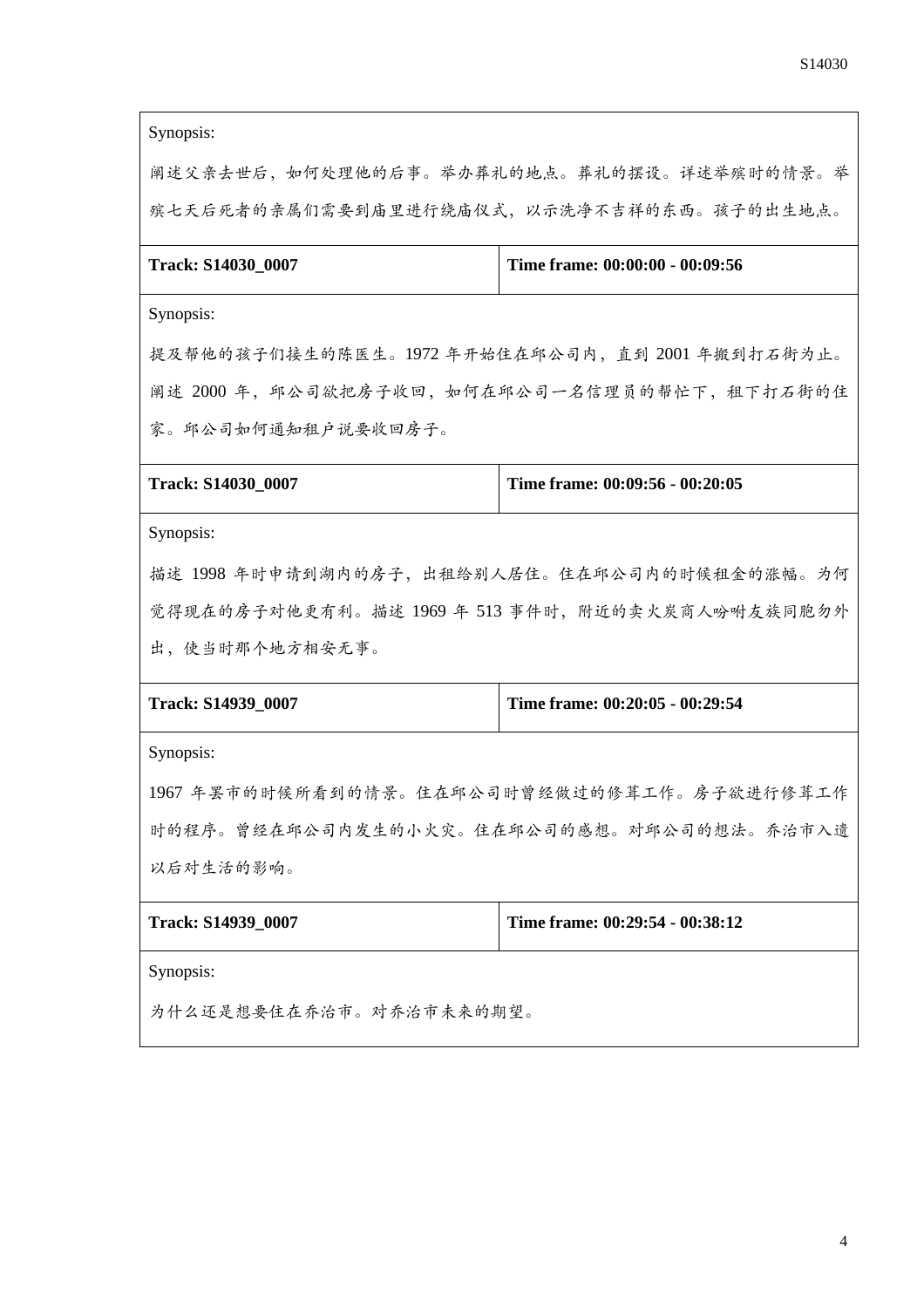## Mr Goh Chin Chye

 $(1942)$ 

Accession number: S14030

Track Number: S14030\_0001, S14030\_0002, S14030\_0003, S14030\_0004, S14030\_0005, S14030\_0006, S14030\_0007

Duration: 03:15:13

Language/Dialect: Hokkien

| Track: S14030_0001                                                                                     | Time frame: 00:00:00 - 00:10:00                                                                    |  |
|--------------------------------------------------------------------------------------------------------|----------------------------------------------------------------------------------------------------|--|
| Synopsis:                                                                                              |                                                                                                    |  |
| Born in Canon Square in 1942. Family background. Why his younger brother passed away when he           |                                                                                                    |  |
| was young. The origins of his two names. Reason of staying at Canon Square.                            |                                                                                                    |  |
| Track: S14030_0001                                                                                     | Time frame: 00:10:00 - 00:19:52                                                                    |  |
| Synopsis:                                                                                              |                                                                                                    |  |
|                                                                                                        | How the Canon Square house was inherited from his grandfather. Layout of the house when they first |  |
| moved in. Other tenants in the house. Layout of the house.                                             |                                                                                                    |  |
| Track: S14030_0001                                                                                     | Time frame: 00:19:53 - 00:31:04                                                                    |  |
| Synopsis:                                                                                              |                                                                                                    |  |
| Continued with the layout of the house. Daily routine during primary school years. The use of space at |                                                                                                    |  |
| home during primary school years. Building materials of the house. Described the layout of the pond at |                                                                                                    |  |
| home. Described that the fish reared in the pond would eat mosquitoes. How to clean the pond.          |                                                                                                    |  |
| Track: S14030_0002                                                                                     | Time frame: 00:00:00 - 00:10:00                                                                    |  |
| Synopsis:                                                                                              |                                                                                                    |  |
| Continued in explaining how to clean the pond. Described the house's layout. Deities worshipped at     |                                                                                                    |  |
| home. Described the front door painted with door deities. The window structure.                        |                                                                                                    |  |
| Track: S14030_0002                                                                                     | Time frame: 00:10:00 - 00:20:00                                                                    |  |
|                                                                                                        |                                                                                                    |  |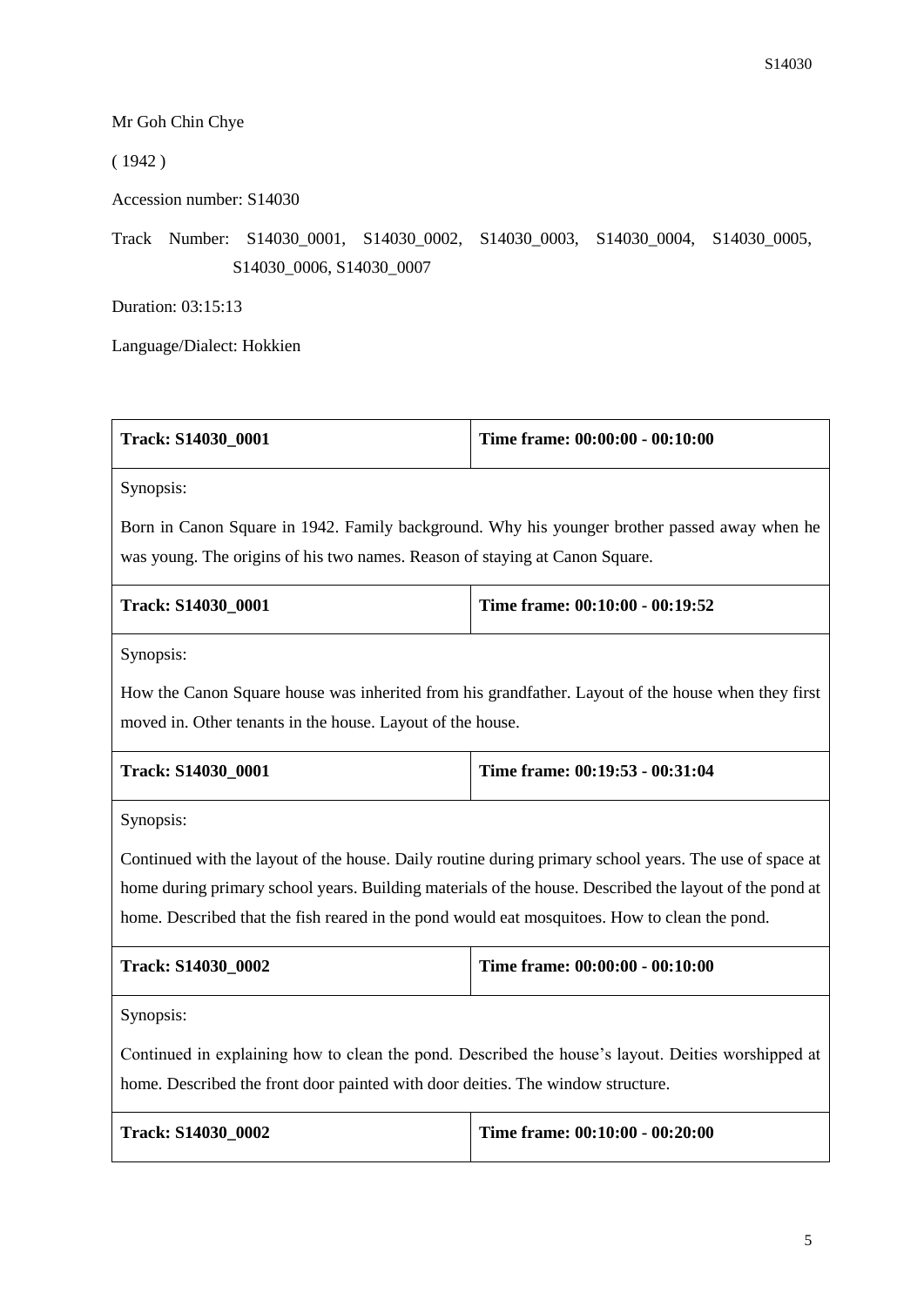Synopsis:

Furniture and appliances at home. Spaces used at home. Firewood used in the kitchen. How to light a fire.

| <b>Track: S14030 0002</b> | Time frame: $00:20:00-00:31:04$ |
|---------------------------|---------------------------------|
|---------------------------|---------------------------------|

Synopsis:

Places to dry and store firewood. Described the function of firewood ashes. How did the whole family sleep in a room. Mentioned about the sleeping and waking up time when he was young.

| <b>Track: S14030 0003</b> | Time frame: $00:00:00 - 00:10:01$ |
|---------------------------|-----------------------------------|
|                           |                                   |

Synopsis:

How to rent out the house to other people when the previous tenants had no intention to stay further. The building materials and function of the terrace. The function of the airwell. Elaborated on the inner structure of the house.

| <b>Track: S14030 0003</b> | Time frame: 00:10:01 - 00:20:03 |
|---------------------------|---------------------------------|
|                           |                                 |

Synopsis:

Described the appliances used in the toilet when he was young. Floor tiles at home. Described the windows upstairs.

| <b>Track: S14030 0003</b> | Time frame: $00:20:04 - 00:30:00$ |
|---------------------------|-----------------------------------|
|                           |                                   |

Synopsis:

Continued with the description of the windows upstairs. Candles and lights to light up the house when he was young. The use of spaces at home. How he learnt English when he was young. Reddifusion was the radio broadcast they listened to at home. Described inviting the neighbouring kids over to watch television together when there was a television at home. Mentioned about the numbers of houses and kids in Canon Square.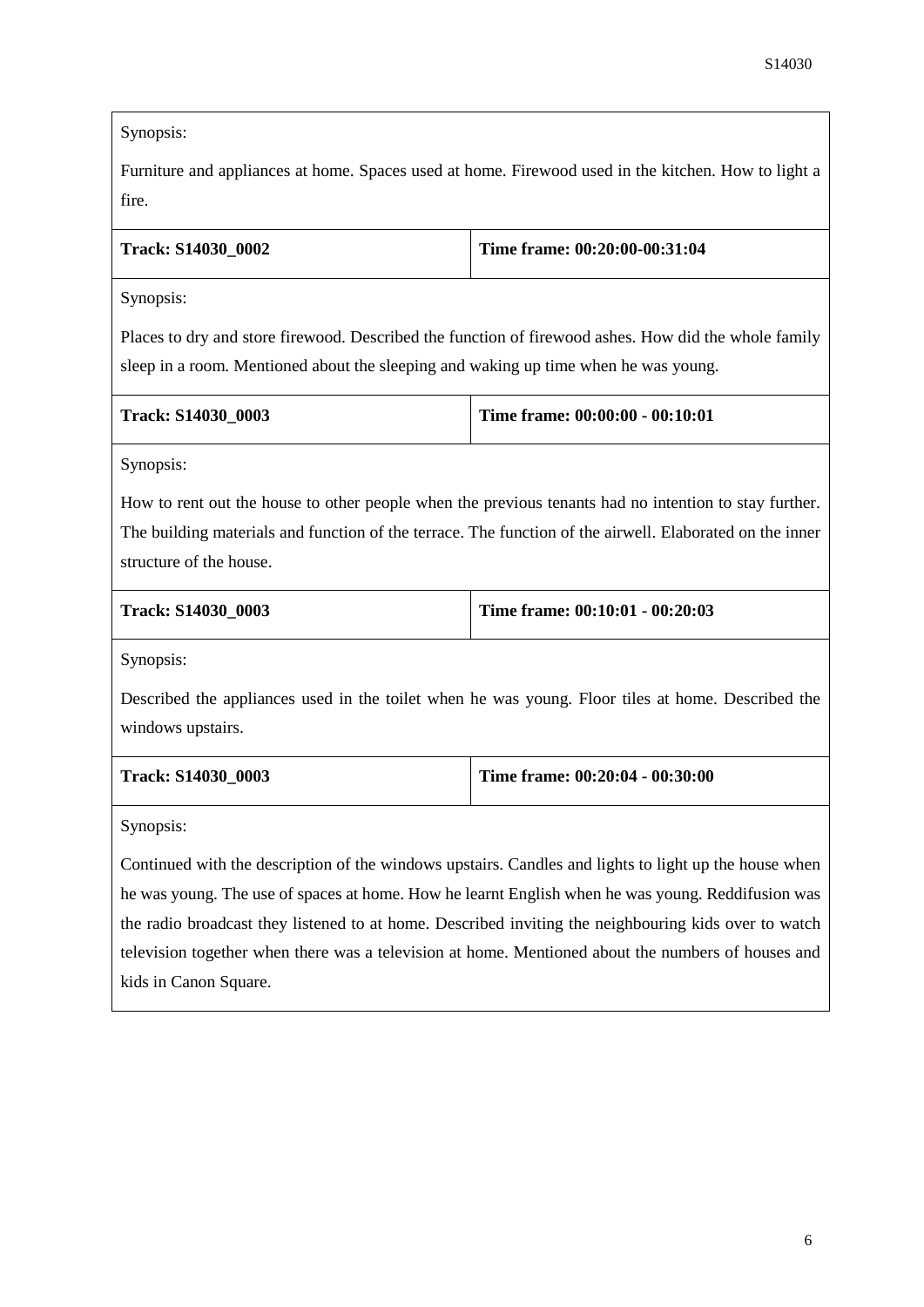| Track: S14030_0003                                                                                     | Time frame: 00:30:02 - 00:36:33                                                                            |  |
|--------------------------------------------------------------------------------------------------------|------------------------------------------------------------------------------------------------------------|--|
| Synopsis:                                                                                              |                                                                                                            |  |
|                                                                                                        | Games played with mates in Canon Square. Places to play in Canon Square. Reason of why children            |  |
| were prohibited from flying kites in Cannon Square.                                                    |                                                                                                            |  |
| Track: S14030_0004                                                                                     | Time frame: 00:00:00 - 00:10:00                                                                            |  |
| Synopsis:                                                                                              |                                                                                                            |  |
|                                                                                                        | Described in details about paying respect to the ghosts and spirits and its reason during every end of the |  |
|                                                                                                        | month, when staying at Canon Square. Offerings, time and venue of the worship. Why were the kids           |  |
|                                                                                                        | more vulnerable to ghosts and spirits. Mentioned about worshipping at Armenian Street when the kids        |  |
| came across ghosts.                                                                                    |                                                                                                            |  |
| Track: S14030_0004                                                                                     | Time frame: 00:10:00 - 00:13:13                                                                            |  |
| Synopsis:                                                                                              |                                                                                                            |  |
|                                                                                                        | Ways to handle it when coming across ghosts when he was young. Food that was sold nearby and its           |  |
| venue.                                                                                                 |                                                                                                            |  |
| Track: S14030_0005                                                                                     | Time frame: 00:00:00 - 00:10:00                                                                            |  |
| Synopsis:                                                                                              |                                                                                                            |  |
|                                                                                                        | Explained the reason of having to get home before 5pm. Activities at home in the evening. Interactions     |  |
|                                                                                                        | with the neighbours when he was young. Described how Canon Square was like during the Hungry               |  |
| Ghost Festival in the $7th$ lunar month. Mentioned that he got married in 1972.                        |                                                                                                            |  |
| Track: S14030_0005                                                                                     | Time frame: 00:10:00 - 00:20:08                                                                            |  |
| Synopsis:                                                                                              |                                                                                                            |  |
| Moved to Prangin Lane during Form 5 in 1955 and lived there until 1972. Daily routine at Prangin       |                                                                                                            |  |
| Lane. Moved to the house rented by his sister at No. 13 Canon Square after marriage. The furniture set |                                                                                                            |  |
| up during his wedding day at No. 8 Canon Square (his old house) to entertain the guests. The flow of   |                                                                                                            |  |
| wedding ceremony. Venue to pick up the bride. Serving the guests with pastry.                          |                                                                                                            |  |
|                                                                                                        |                                                                                                            |  |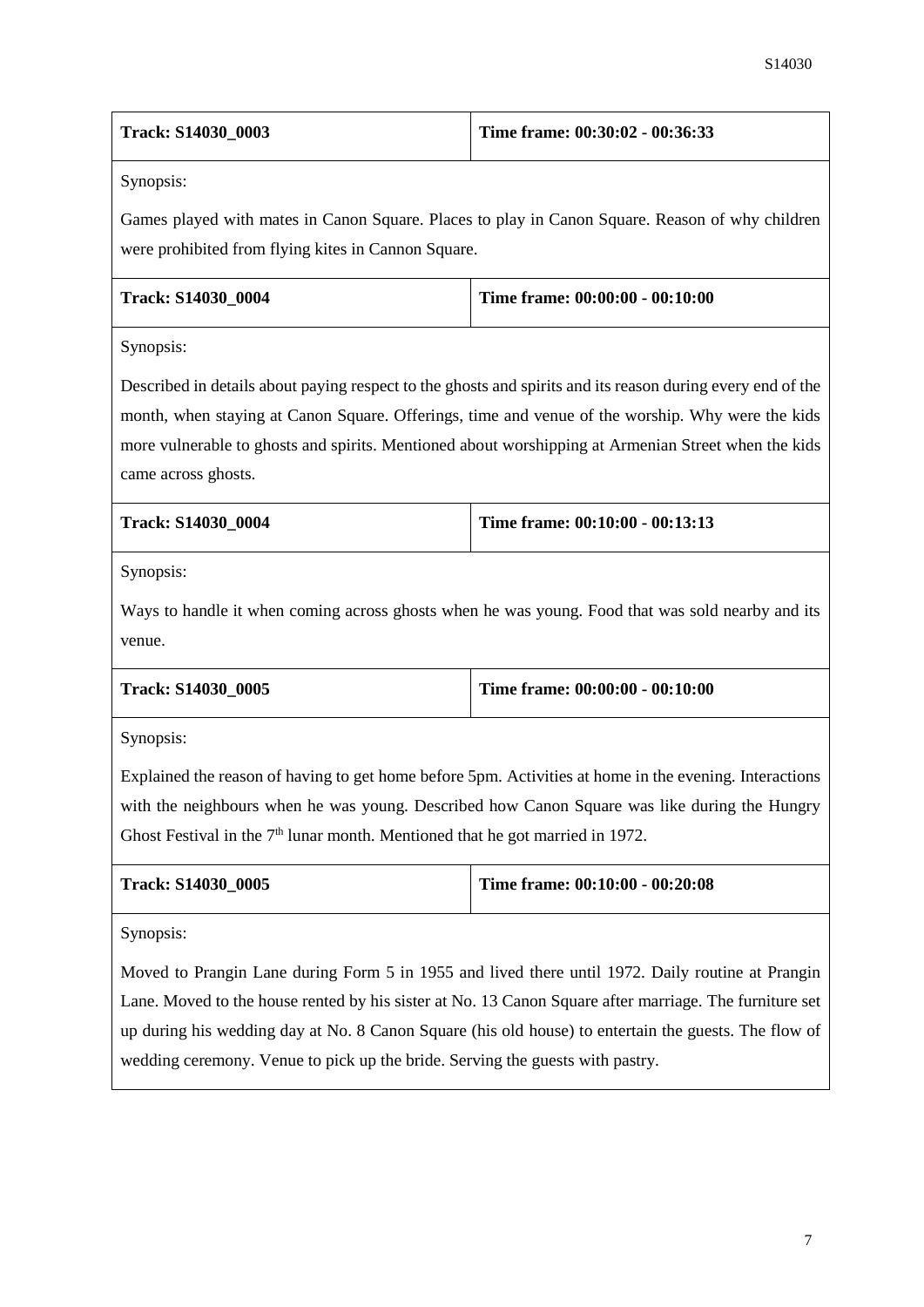| <b>Track: S14030 0005</b> | Time frame: $00:20:08 - 00:30:00$ |
|---------------------------|-----------------------------------|
|---------------------------|-----------------------------------|

Synopsis:

Gifts and red packets given by friends and relatives during wedding. How the bridal room was decorated. Furniture bought for wedding. The subsequent activities after picking up the bride. His father's passing in 1968. Often went home to have porridge together with his father when he fell sick.

| <b>Track: S14030 0006</b> | Time frame: $00:00:00 - 00:14:08$ |
|---------------------------|-----------------------------------|
|                           |                                   |

Synopsis:

Elaborated on his father's funeral. Venue to hold the funeral. Set up of the funeral. Described in details about the funeral possession. A ritual carried out at temple attended by the family 7 days after the funeral, symbolizing getting rid of bad luck. Places where his children were born.

| <b>Track: S14030 0007</b> | Time frame: 00:00:00 - 00:09:56 |
|---------------------------|---------------------------------|
|                           |                                 |

Synopsis:

Mentioned about Dr Tan who helped to deliver his children. Stayed at Canon Square from 1972 to 2001, before moving to Acheen Street. Elaboration of renting a house at Acheen Street with the help of a Khoo Kongsi trustee when the Canon Square house was taken back in 2000. How the Canon Square residents were informed of Khoo Kongsi's decision to recover the houses.

| <b>Track: S14030 0007</b> | Time frame: $00:09:56 - 00:20:05$ |
|---------------------------|-----------------------------------|
|                           |                                   |

Synopsis:

Obtained a house in Relau through application in 1998 and rented it out. The increment rate of rental during his stay at Canon Square. Why the current house was more favourable to him. Description of the May 13 incident in 1969, during which a charcoal trader staying nearby advised Malay residents to stay at home, thus ensuring the peace of the place.

| <b>Track: S14939 0007</b> | Time frame: $00:20:05 - 00:29:54$ |
|---------------------------|-----------------------------------|
|                           |                                   |

Synopsis:

What he saw during the 1967 Hartal (Strike). Renovations done to the Canon Square house. Procedures to renovate his house. A minor fire incident happened in Canon Square. His feelings of staying in Canon Square. His views on Khoo Kongsi. Changes in life after George Town was listed as a UNESCO World Heritage Site.